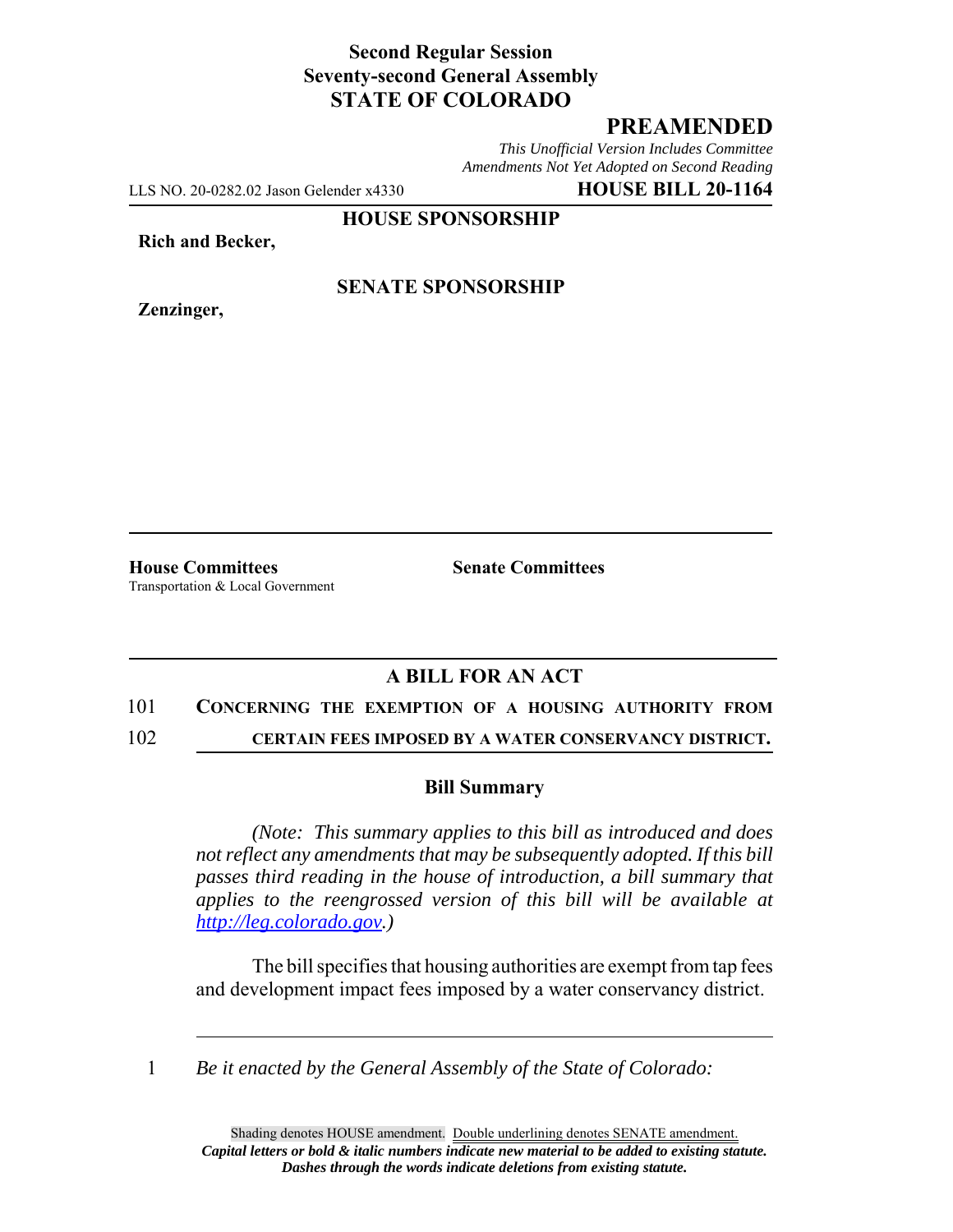**SECTION 1.** In Colorado Revised Statutes, **amend** 37-45-130 as follows:

 **37-45-130. Exemptions.** All property of whatever kind and nature owned by the state and by towns, cities, school districts, HOUSING AUTHORITIES, drainage districts, irrigation districts, park districts, water districts, or any other governmental agency within said A WATER 7 CONSERVANCY district shall be IS exempt from assessment and levy by the board as provided by this article ARTICLE 45 for the purposes of this 9 article ARTICLE 45. IN ADDITION, ALL PROPERTY OF WHATEVER KIND AND NATURE OWNED BY A HOUSING AUTHORITY, AN ENTITY IN WHICH A HOUSING AUTHORITY HAS AN OWNERSHIP INTEREST, OR AN ENTITY IN WHICH AN ENTITY WHOLLY OWNED BY A HOUSING AUTHORITY OR OF WHICH A HOUSING AUTHORITY IS THE SOLE MEMBER HAS AN OWNERSHIP INTEREST, WITHIN A WATER CONSERVANCY DISTRICT IS EXEMPT FROM ANY 15 TAP FEE OR IMPACT FEE IMPOSED BY A WATER CONSERVANCY DISTRICT; EXCEPT THAT A HOUSING AUTHORITY OR ENTITY MAY ENTER INTO AN AGREEMENT WITH A WATER CONSERVANCY DISTRICT TO PAY ALL OR A 18 PORTION OF SUCH A TAP FEE OR IMPACT FEE.

 **SECTION 2. Act subject to petition - effective date.** This act takes effect at 12:01 a.m. on the day following the expiration of the ninety-day period after final adjournment of the general assembly (August 5, 2020, if adjournment sine die is on May 6, 2020); except that, if a referendum petition is filed pursuant to section 1 (3) of article V of the state constitution against this act or an item, section, or part of this act within such period, then the act, item, section, or part will not take effect unless approved by the people at the general election to be held in